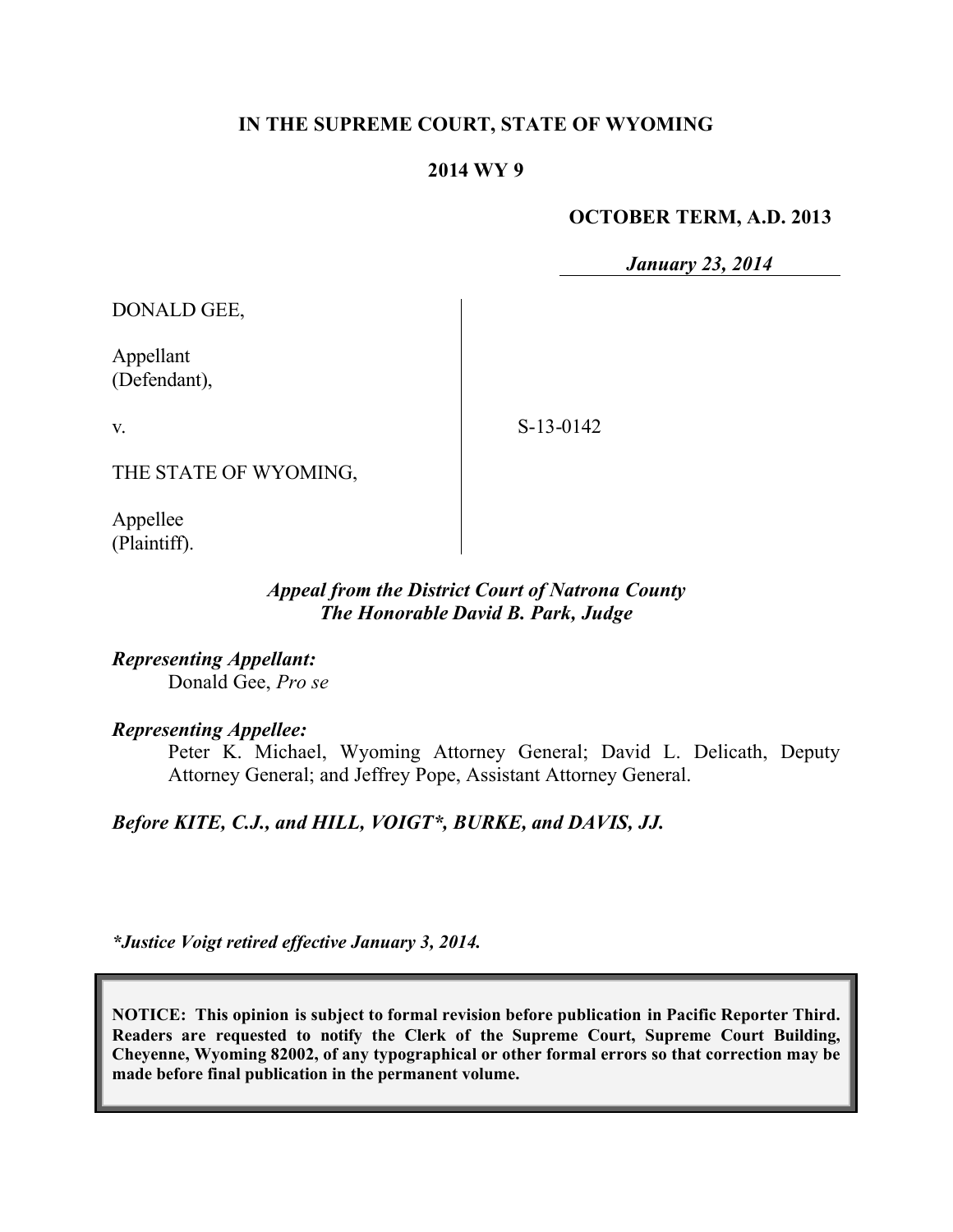**HILL,** Justice.

[¶1] Donald Gee, appearing pro se, appeals the district court's denial of his motion to correct an illegal sentence. Finding that Gee's claims are barred by the doctrine of *res judicata*, we affirm the district court's order.

## **ISSUE**

[¶2] Gee presents the following issue on appeal:

Did the district court err in summary dismissal of both [Gee's] pro se petition for correction of illegal sentence and petition to correct sentence?

# **FACTS**

[¶3] In 1982, a jury found Gee guilty of aggravated robbery and unauthorized use of a vehicle. He was sentenced to the Wyoming State Penitentiary for a term of forty to fortyfive years on the aggravated robbery charge, and a term of eight to ten years on the unauthorized use of a vehicle charge, with the sentences to run concurrently. Gee timely appealed his conviction, challenging the admission of identification evidence from a witness who had undergone hypnosis, and this Court affirmed. *Gee v. State*, 662 P.2d 103 (Wyo. 1983). Gee did not raise any sentencing issues in that appeal. *Id*.

[¶4] Before Gee began serving his Wyoming sentence, he was released to federal authorities to serve a sentence on unrelated federal charges. On July 20, 1983, after this Court affirmed Gee's conviction, Gee filed a Motion for Sentence Reduction, requesting that the district court amend his sentence to clarify that Gee's state sentence would run concurrently with his federal sentence. On September 2, 1983, the court issued an order denying the motion. Gee did not appeal the order denying his sentencing motion. On September 27, 1983, the court issued an Order *Nunc Pro Tunc*, clarifying that Gee's Wyoming sentence was to "run consecutively with prior prison sentences handed down in other jurisdictions." Gee did not appeal the Order *Nunc Pro Tunc*.

[¶5] On December 12, 1983, Gee filed a motion requesting that the district court either return him to Wyoming to begin serving his state sentence or vacate his state conviction. On April 23, 1984, the court denied Gee's motion. Gee did not timely appeal that order.

[¶6] In 1988, a warrant was issued for the arrest of Gee, and he was returned to Wyoming to begin serving his Wyoming sentence. On October 18, 2012, Gee filed a Petition for Correction of Illegal Sentence, arguing that the district court should enter an order giving Gee credit for the time served in a federal facility from September 1, 1982 to April 21, 1988. The record does not reflect a State response to the 2012 petition or a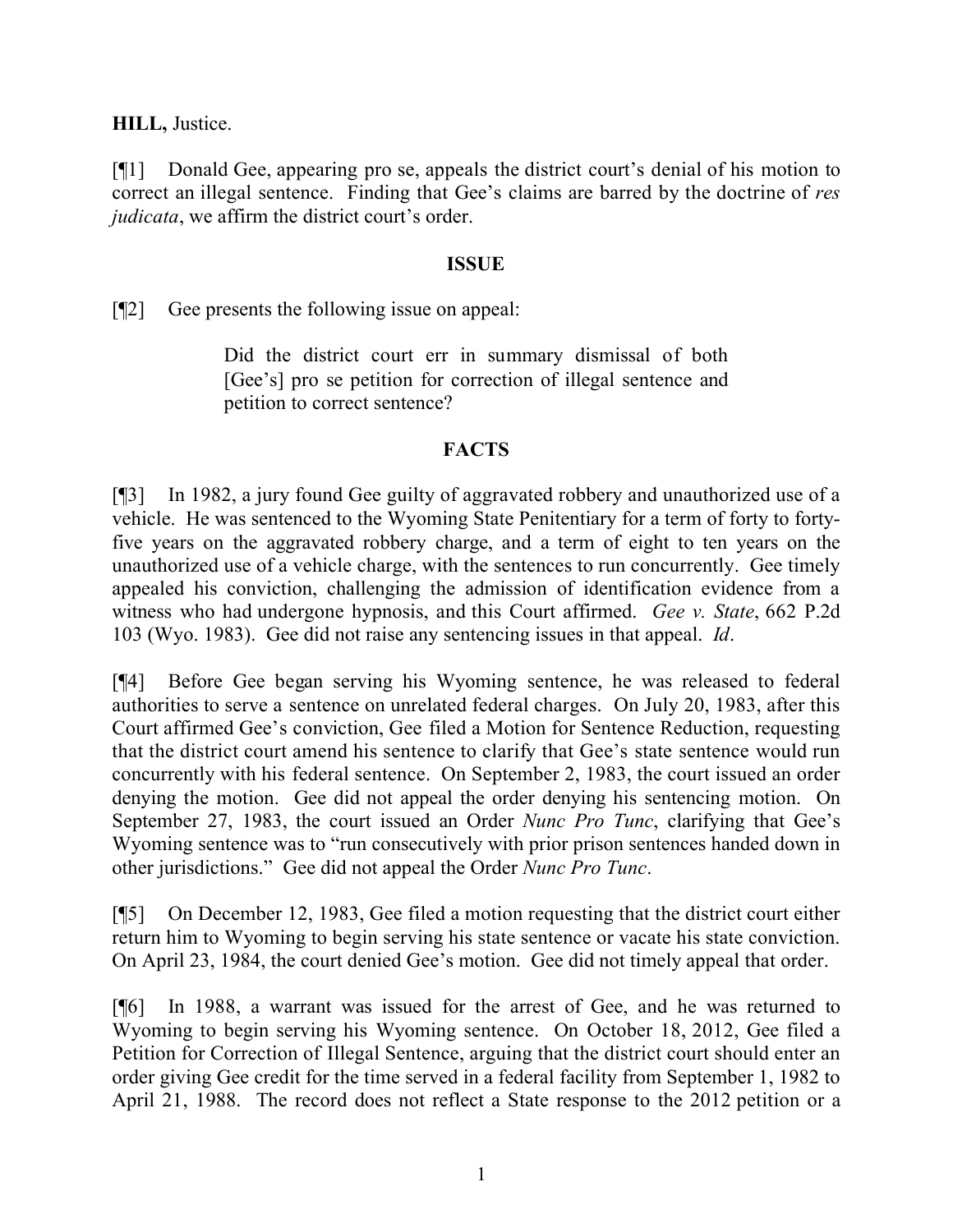court order on the motion. On April 15, 2013, Gee filed a Petition to Correct Sentence. In his 2013 petition, Gee argued that his sentence was illegal because he was not given credit for time served in the federal facility, the sentence was disproportionate to the severity of his crime, and the sentence was motivated by racial discrimination. On April 24, 2013, the district court issued an order denying Gee's petition, stating that "no showing ha[d] been made pursuant to Rule 35(a) of the Wyoming Rules of Criminal Procedure to justify or require a correction of the Defendant's sentence." Gee filed a timely Notice of Appeal.

#### **STANDARD OF REVIEW**

[¶7] In reviewing a district court's denial of a motion to correct an illegal sentence, we apply the following standard of review:

> This Court reviews a trial court's denial of a motion to correct an illegal sentence by using an abuse of discretion standard. However, this discretion is limited to a determination by the trial court as to whether the sentence was legal or illegal.... An illegal sentence is one which exceeds statutory limits, imposes multiple terms of imprisonment for the same offense, or otherwise violates constitutions or the law. Whether a sentence is illegal is determined by referencing the applicable statute or constitutional provisions, and is subject to statutory interpretation. The determination of whether the appropriate rule was applied to a set of facts is a question of law, requiring *de novo* review.

*Ferguson v. State*, 2013 WY 117, ¶ 8, 309 P.3d 831, 833 (Wyo. 2013) (quoting *Baker v. State*, 2011 WY 123, ¶ 10, 260 P.3d 268, 271 (Wyo. 2011)). Whether a claim is barred by *res judicata* is also a question of law, reviewed *de novo*. *Id*.; *see also DeLoge v. State*, 2012 WY 128, ¶ 9, 289 P.3d 776, 778 (Wyo. 2012).

### **DISCUSSION**

[¶8] Gee argues on appeal that he should receive credit against his state sentence for time spent in a federal facility on a federal charge, and he asserts claims that his sentence is disproportionate to his crime's severity and was motivated by a discriminatory intent. The State has responded to Gee's claims on their merits but also argues that the claims are barred by the doctrine of *res judicata*. We agree with the State that *res judicata* bars Gee's sentencing claims.